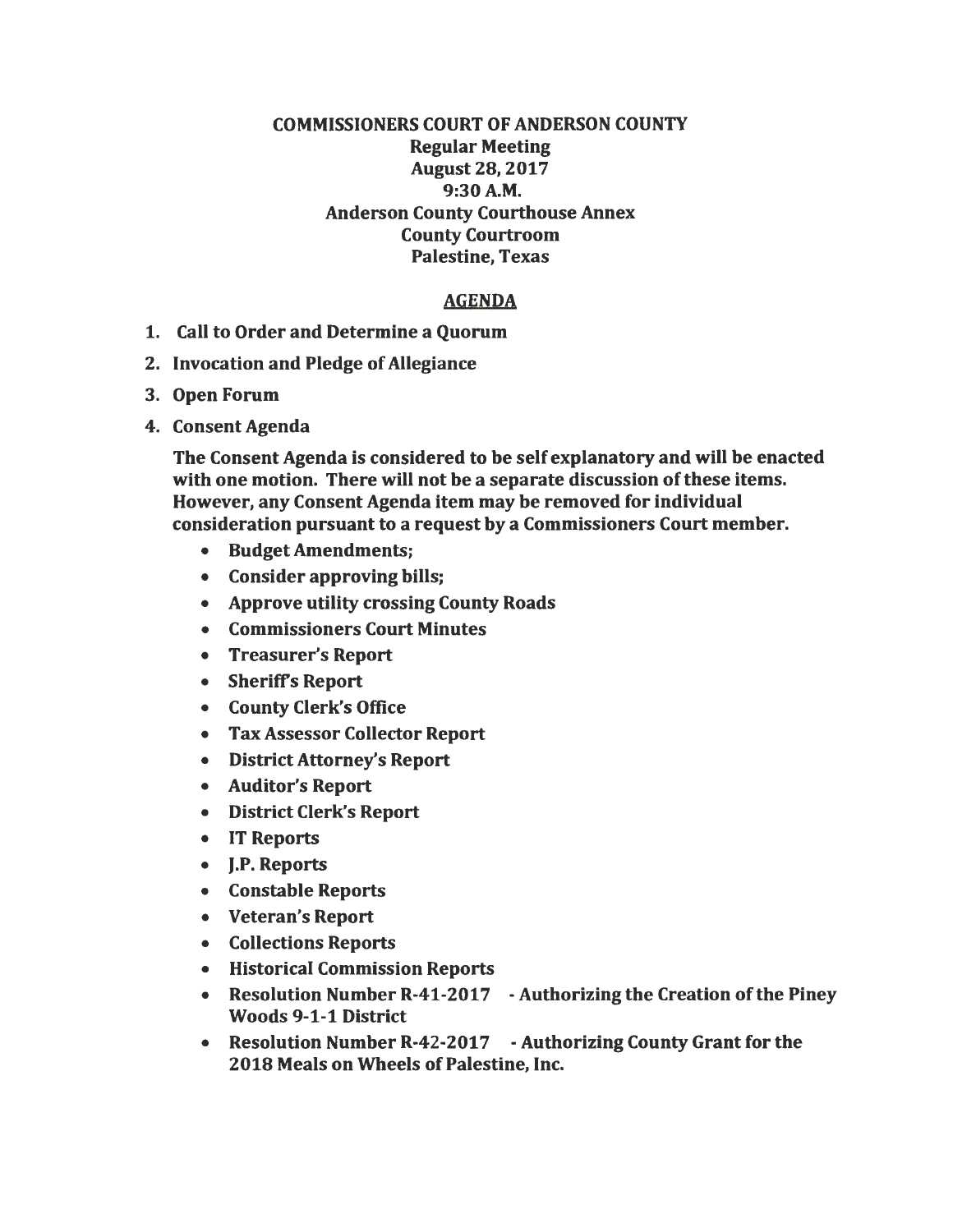- 5. Conduct a Public Hearing on the 2017 Tax Rate which will fund the 2018 Budget.
- 6. Conduct a Public Hearing on the 2018 Proposed Budget.
- 7. Consider and take action on any changes to the Proposed 2018 Budget.
- 8. Presentation from Tara Golle with HelpMD.
- 9. Consider accepting the petition to take Black Jack road into the Anderson County Road system as Acr 3199 and take action as necessary . Commissioner Dickson (Enclosure 1)
- 10.Consider accepting the petition to lower the speed limit from 60 mph to 35 mph on Anderson County Road 2129 and take action as necessary. Commissioner Mims (Enclosure 2)
- 11.Receive District Judges Order setting salaries for the County Auditor's office and Court Reporters and take action as necessary. (Enclosure 3) Judge Johnston
- 12. Consider and take action on an Interlocal Contract for County 9-1-1 Database Maintenance with East Texas Council of Governments for FY 2018 and FY 2019. (Enclosure 4) Judge Johnston
- 13. Consider and take action on an Interlocal Agreement for E9-1-1 Public Safety Answering Point Services between Anderson County and East Texas Council of Governments. (Enclosure 5) Judge Johnston
- 14.Adjourn

COMMISSIONER<del>S CO</del>URT OF ANDERSON, COUNTY TEXAS ROBERT D. JOHNSTON, ANDERSON COUNTY JUDGE

I, the undersigned County Clerk, do hereby certify that the above Notice of Meeting is a true and correct copy of said Notice, and that I posted a true and correct copy of said Notice on the bulletin board in the Courthouse of Anderson County, Texas and at a place readily accessible to the general public at all times on the  $\lambda$ <sup>5</sup> day of

2017 at  $\sqrt{2}U$  (AM/PM. AWT ATTENDAD Himmun **BY DEPUTY** COUNTY CLERK If any attendee has any special needs or requirements due to disabilitie please contact the County Judge's Office at least two days prior to the **EATHER AND SHOWS**